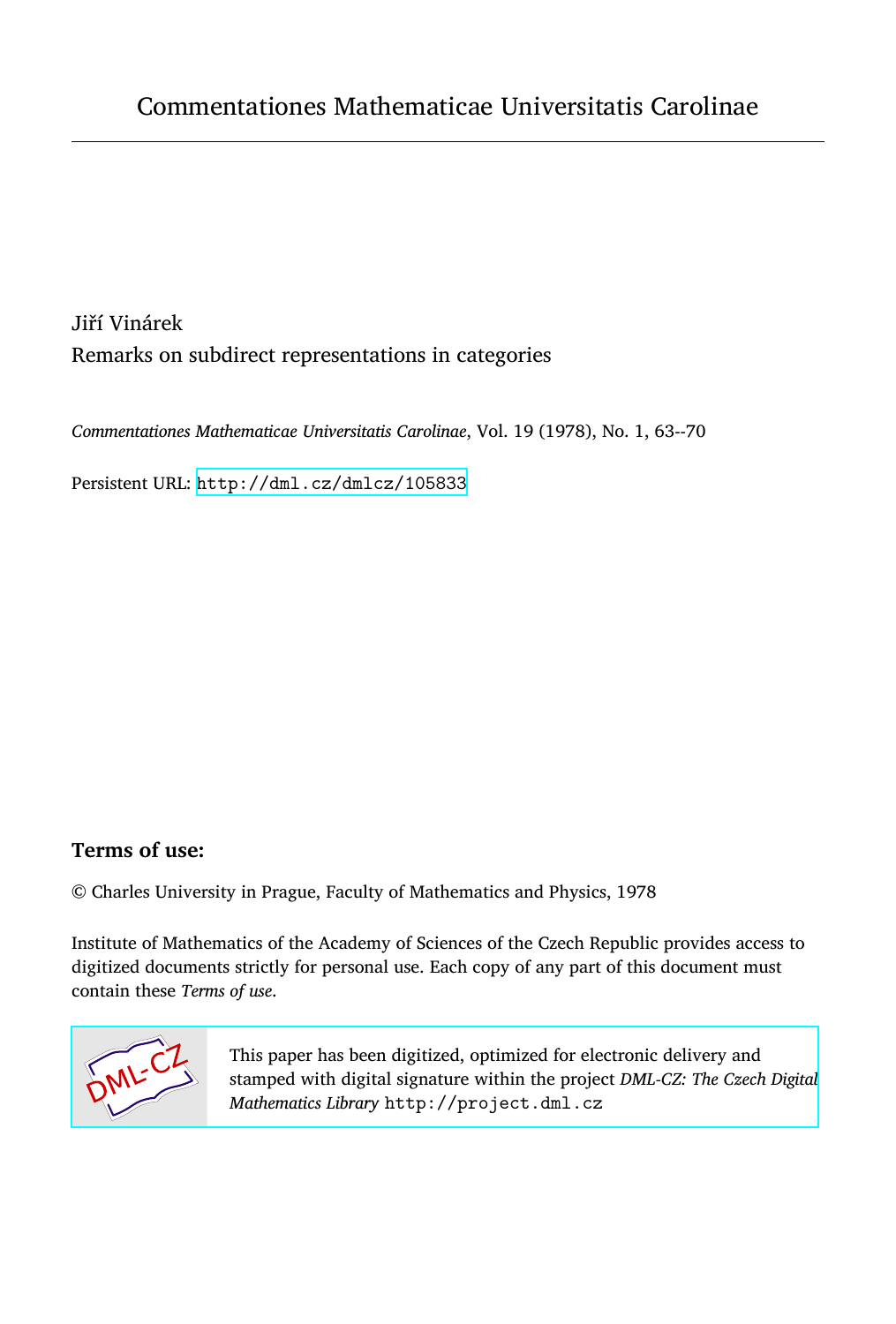#### COMMENTATIONBS MATHBMATICAE UNIVERSITATIS CAROLTNAB

## 19,1 (1978)

#### REMARKS ON SUBDIRECT REPRESENTATIONS IN CATEGORIES

### Jifi VINXRBK, Praha

Abstract: Possibilities of a generalization of the Birkhoff representation theorem for concrete categories are discussed. We present some generalizations of this<br>theorem for a certain class of categories (including e.g.<br>relational systems, topological spaces, partially ordered<br>sets etc.). Examples of concrete categories for whi generalization of the mentioned Birkhoff theorem is not possible are also discussed.

Key words: Subdirect irreducibility, concrete cate-<br>gory, subobject, semiregular category, subdirect represen-<br>tation.

------------------------------

AMS: Primary 18A20, Ref. 2.: 2.726.23 Secondary 06A20, 08A05

The concept of subdirect irreducibility was introduced for algebras by G. Birkhoff in [1]. A variant of his definition making difference between subobjeets and general monomorphisms (which is unnecessary with algebras*)* can be applied also for graphs (see  $[5]$ ) and for general concrete categories (see [4], [6]). G. Birkhoff proved that every algebra of a finite type has a subdirect representation. A similar assertion holds also for finite objects of regular categories (see [4]). We are going to present examples of categories where there are objects with no subdirect representation.

 $-63 -$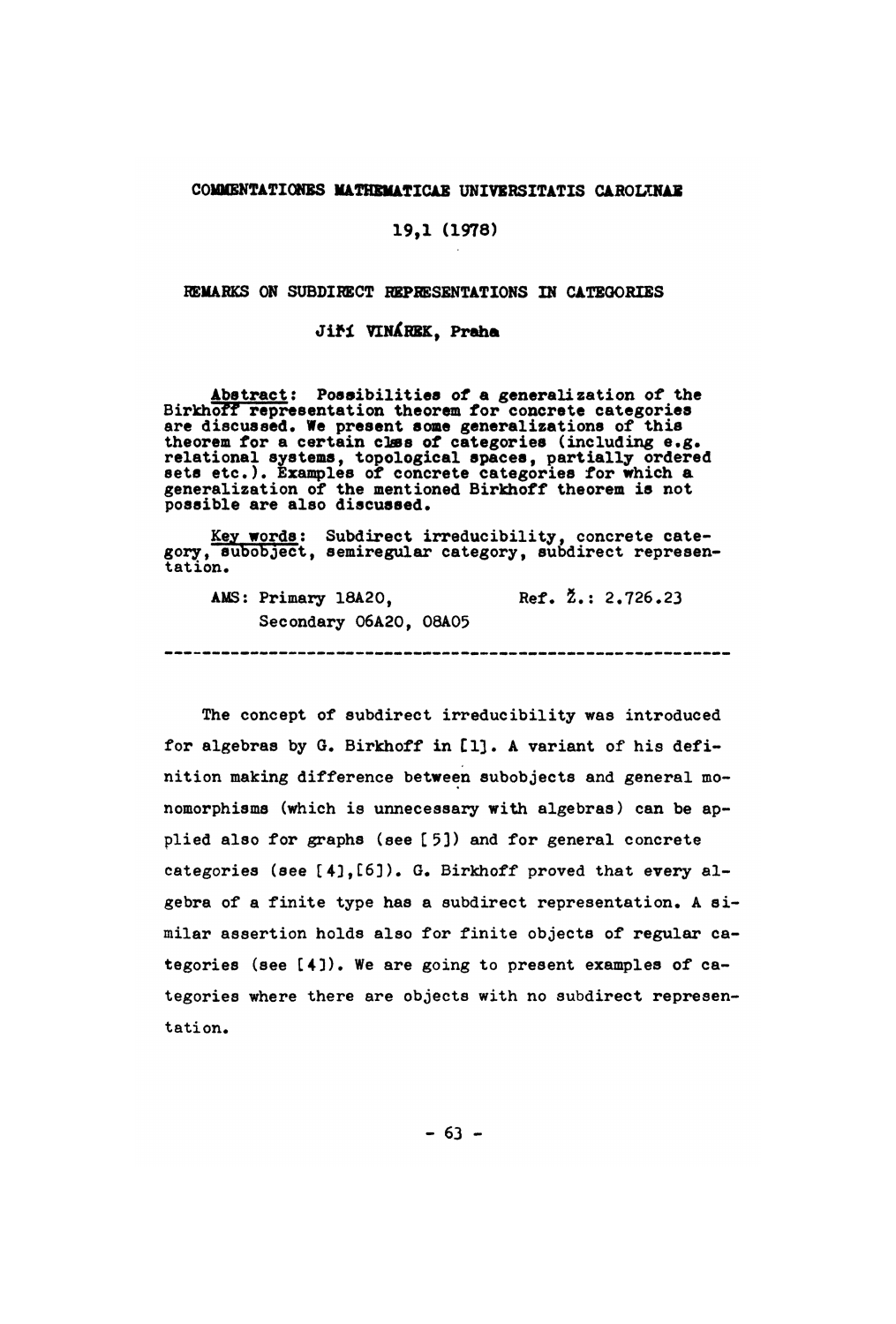## I am indebted to A. Pultr for valuable advice.

Definition. Let  $(A, U)$  be a concrete category,  $A \subset obj \nmid \tilde{R}$  . Then A is said to have a representation in  $A$ if there exist objects  $(A_j)_{j \in J}$ ,  $A_j \in \mathcal{A}$ , a product  $\prod_{i=1}^n A_i$  with projections  $p_i$  and a subobject  $\mu: A \longrightarrow \Pi A_i$ such that  $U(p_{j}\mu)$  is onto for every je J.

Remark. In particular, we shall use this definition for representations in classes of subdirectly and meet irreducibles (see [4]).

First, we recall some definitions:

(a) Let  $(\hat{\mathcal{R}}, \mathbf{U})$  be a concrete category, X a set and  $\hat{\mathcal{R}}$  UX = =  $(4 \land \epsilon \circ b \land \mathcal{R} \mid \text{UA} = X\}$ , < ) where < is defined by  $A \triangleleft B$  iff there exists a  $\varphi: A \rightarrow B$  with U $\varphi = 1_{\Pi A}$ . Then an object A is meet irreducible if  $A = \bigwedge_{A \in \mathcal{A}} A_{A}$  (in  $\Re$  UX) implies that there exists a je J such that  $A_i = A_i$ .

(b) A subobject in a concrete category (祝, U) is a monomorphism  $\mu: A \rightarrow B$  such that for every f: UC  $\rightarrow$  UA for which there is a  $\psi: C \longrightarrow B$  with  $U\psi = U\mu \circ f$  there exists a  $q: C \longrightarrow A$  with  $Uq = f$ .

(c) A concrete category  $(\hat{\mathbf{X}}, \mathbf{U})$  is said to be semiregular if it has the following properties: U preserves limits; for every invertible mapping  $f: X \rightarrow \mathbb{U}$  there is an isomorphism  $\varphi$  with U $\varphi = f$ ; if  $\infty$  is an isomorphism and U $\infty = 1$ <sub>UA</sub> then  $\alpha = 1_A$ ; every  $\partial$ UX is a set; for every  $\varphi$  there is a subobject decomposition  $\varphi = \mu \varepsilon$  with  $\mu$  a subobject and UE onto.

(d) An object A of a concrete category is said to be sub-

 $-64 -$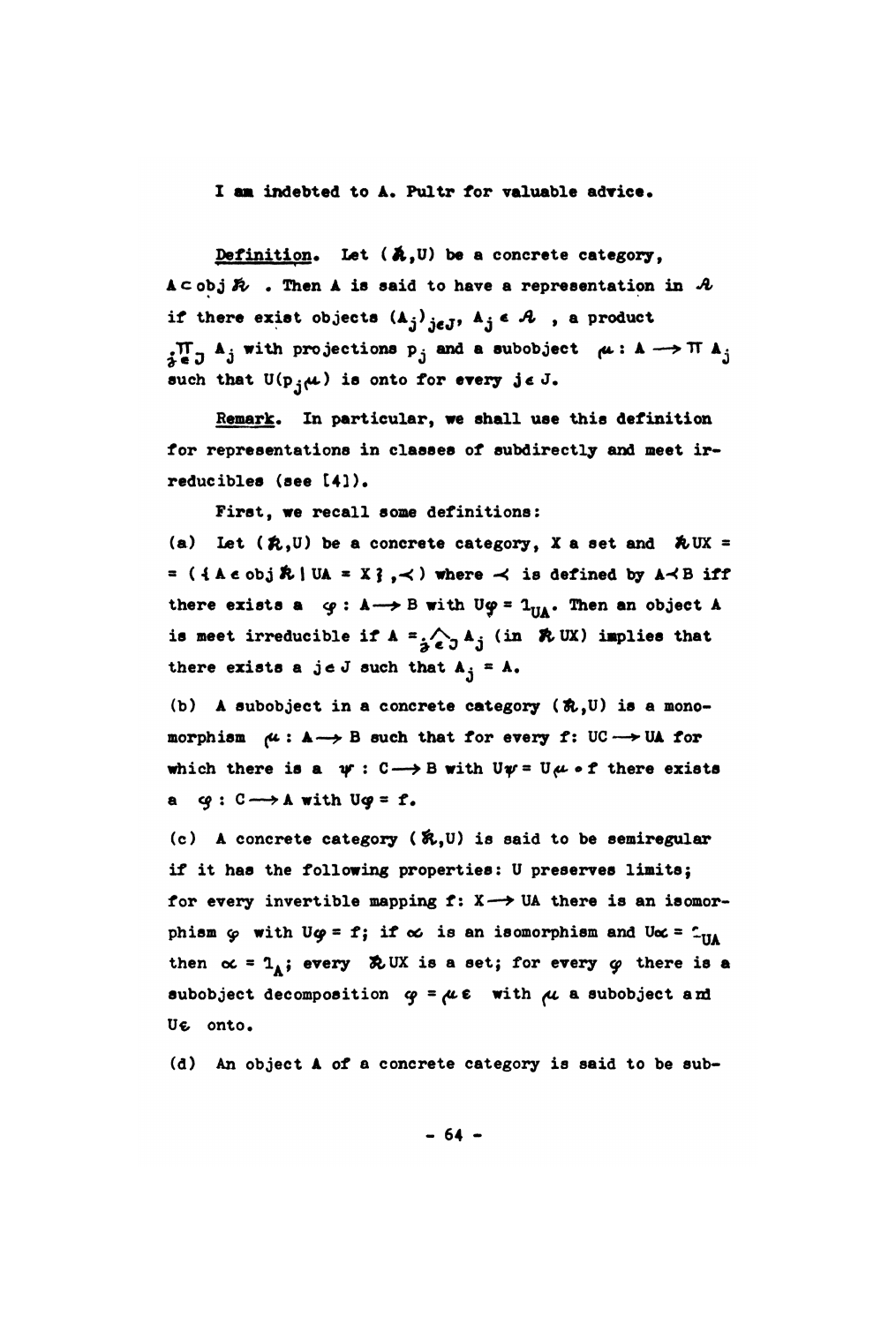directly irreducible  $(cf. [1], [4], [6])$  if for every subobject  $\mu: A \longrightarrow \prod_{j=1}^n A_j$  such that all  $U(p_j,\mu)$  are onto at least one  $\mathfrak{p}_{\mathbf{j}}$  $\mu$  is an isomorphism.

Proposition 1. Let a semiregular productive  $(\hbar, 0)$ satisfy the following conditions;

(i) Every finite object has a representation with meet irreducibles.

(ii) For every finite object *k* there exists Bf-A which is maximal in &U(UA).

Then every finite object of  $\hbar$  has a representation with subdirectly irreducibles (i.e. a subdirect representation).

**Proof.** Suppose the contrary. Put  $n = min \{ card UA \mid UA$ is finite, A has no subdirect representation} . Obviously,  $n > 1$ . (If card UA  $\leq 1$ , A is meet irreducible, then A is subdirectly irreducible, too.)

(a) Suppose there exists a maximal  $A$ , card UA = n, with no subdirect representation. *Then* there is a subobject  $\mu : A \longrightarrow \prod_{i=1}^{\infty} A_i$  such that  $U(p_i,\mu)$  is onto for any je J and  $p_i$ <sub>i</sub> $\mu$  is isomorphic for no jeJ. By the maximality of A, card  $UA_j < n$  for any je J. Every  $A_j$  is supposed to have a subdirect representation. Therefore, A has a subdirect representation which contradicts the assumption.

(b) Let A be an object with card UA = n which has no subdirect representation. According to (i) we can suppose without loss of generality that  $A$  is meet irreducible. By  $(a)$ , A is not maximal and by [6] (Theorem 3.6) there is a  $q$  : : A → B with card B<n which can be extended to no A<sup>'</sup> $\sum A$ .

 $- 65 -$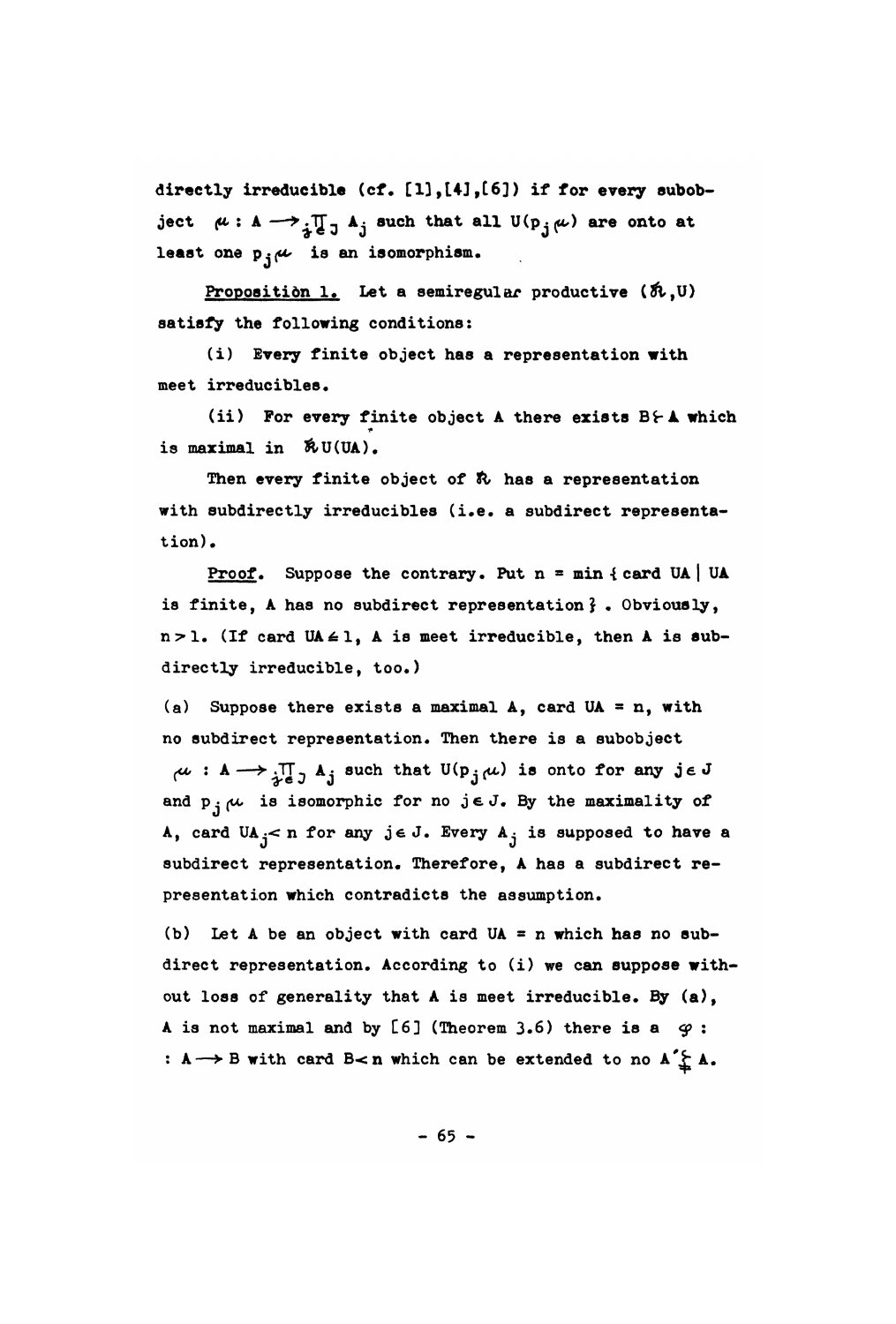We can suppose that  $U\varphi$  is onto.

B has a subdirect representation. By (ii), there exists a maximal CFA. According to (a), C has a subdirect **represent ati on.** 

**Define**  $\mu: \mathbf{A} \rightarrow \mathbf{B} \times \mathbf{C}$  such that  $p_{\mathbf{B}}\mu = \varphi$ ,  $p_{\mathbf{C}}\mu: \mathbf{A} \prec \mathbf{C}$ **(Pg»Pc are projections). Then U ^ is one-to-one and there exists a subobject decomposition**  $\mu = \mathbf{A} \prec \mathbf{D} \xrightarrow{\mu'} \mathbf{B} \times \mathbf{C}$  **with ^ # a subobject** (**see 14]). Sines 9 cannot be extended to at**  stronger structure,  $D = A$  and  $\mu = \mu'$  is a subobject. A has **a representation in 4B,C} which have aubdirect representations.** 

**Therefore, A has a subdirect representation which is a contradiction.** 

Remark. Differently from [4], we need not the finiteness of **AUX** for any finite X here.

**Example 1. The condition (i) in Proposition 1 is ne**cessary: Let Set<sub>[0.1]</sub> be a category with the objects  $(A,\mathbf{v})$ where A is a set and  $0 \le x \le 1$ , and the morphisms  $(A, v) \longrightarrow$  $\rightarrow$  (B,w) mappings from A to B if  $v \le w$  and with no morphisms  $(A,\mathbf{v}) \longrightarrow (B,\mathbf{w})$  if  $\mathbf{v} > \mathbf{w}$ .

If  $\mathbf{v} < 1$  then  $(\mathbf{A}, \mathbf{v}) = \bigwedge_{\mathbf{v} < \mathbf{n} < 1} (\mathbf{A}, \mathbf{r})$ . Hence, such a  $(\mathbf{A}, \mathbf{v})$ is not meet irreducible and (by [4]) it is not subdirectly irreducible.

**(A,l) is maximal and it is aubdirectly irreducible iff**  card  $A \leq 2$ . Every product of maximal objects in Set<sub>r0.11</sub> is maximal and every subobject of a maximal object in Set<sub>LO.11</sub> **is maximal as well. Hence, no object (A,v) with v< l has a su**b**direct representation although for every (Afv) there is** 

**66 -**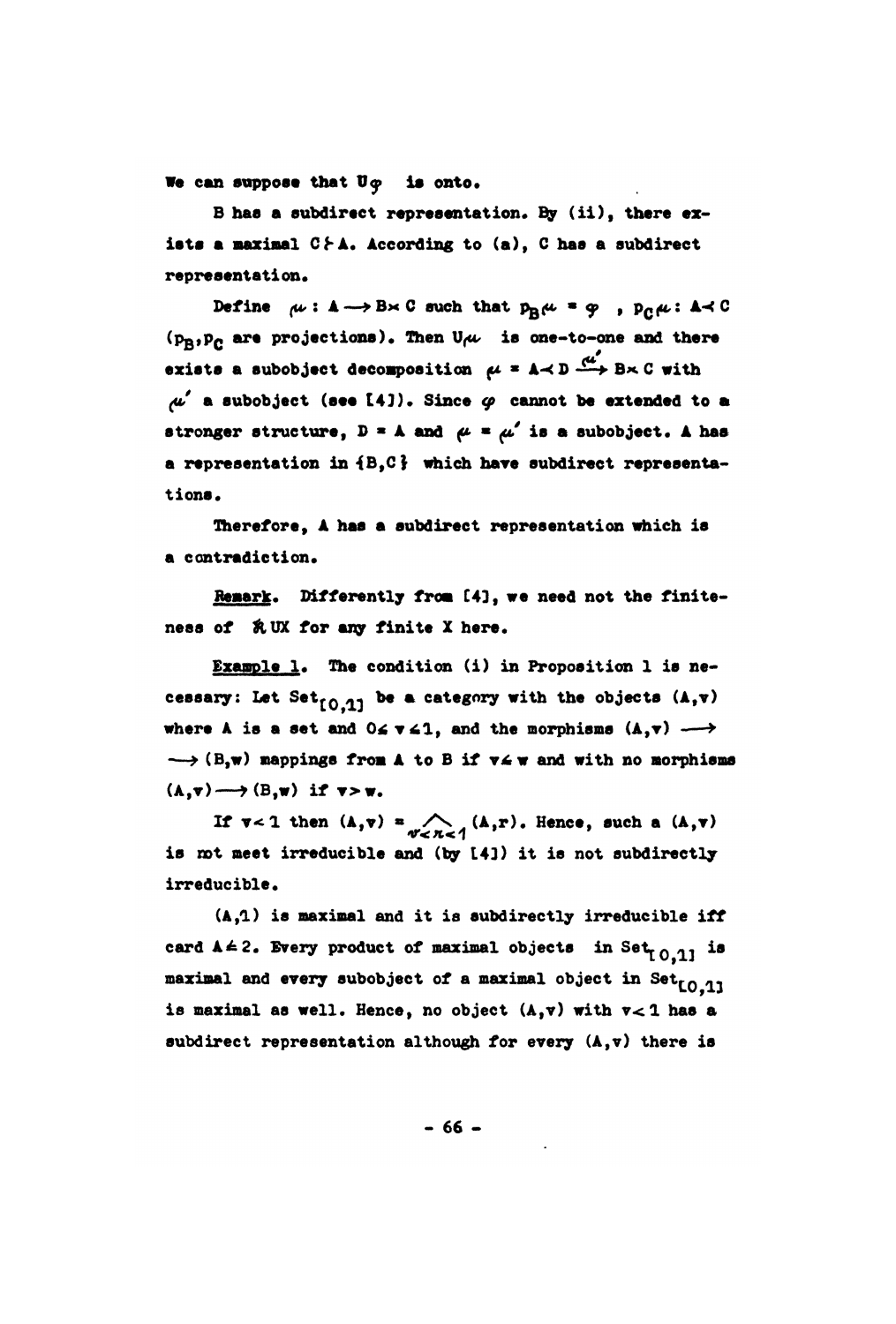$(L,1) \succ (A,v)$  maximal.

Example 2. The condition (ii) in Proposition 1 is necessary: Indeed, let Set<sub> $\omega_{-}$ </sub> be a category with the objects **(A,n) where A ia a aet and n is a positive integer, and**   $(1, \omega)$  as the terminal object, and the morphisms  $f:(A,n) \rightarrow$  $\rightarrow$  (B,m) where f is a mapping from A to B and  $n \leq m$ .

**One can see that every (A,n) ia isomor**p**hic with**   $(A, n + 1) \times (1, n)$  and therefore for a subdirectly irreducible  $(A, n)$  we have to have card  $A \le 1$ . (On the other hand, any **(A,n) with card A41 ia subdirectly irreducible\*) Hence, no (A,n) with card A^ 2 has a subdirect representation although every (A,n) is meet irreducible (because &UA is isomorphic with**  $\omega_{\alpha}$  **(resp.**  $\omega_{\alpha}$  **+ 1) for card**  $\Delta + 1$  **(card**  $\Delta =$  $= 1)$ ).

Proposition 2. Let a semiregular productive  $(\hat{n},\mathbb{U})$ **with a two-point cogenerator satisfy the following conditions** *%* 

**(i) Every object of** *fc>* **has a re**p**resentation with meet irredueibles.** 

(ii) For every object A there exists an object M/-A which is maximal.

**(iii) For every non-maximal meet irreducible B there**  exists a subdirectly irreducible D and  $a \ q : B \longrightarrow D$  which cannot be extended to an object  $E \nleq B$ .

**Then every object of & has a subdirect representa**tion.

Proof. (a) If M is maximal, card UM  $\leq$  2, then one can easily see that **M** is subdirectly irreducible.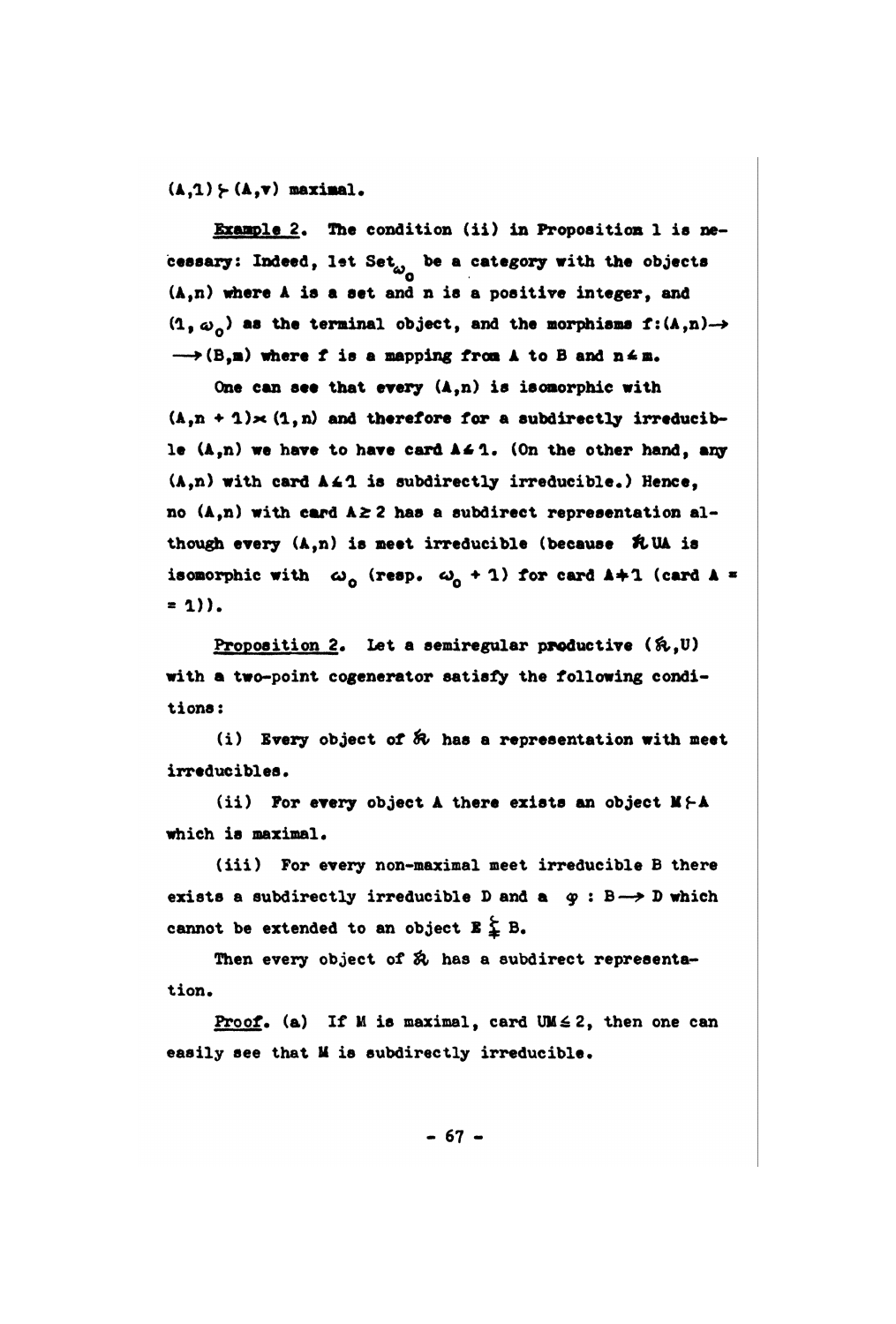(b) If M ia *maximal9* card UM>2 , C is a c**o**generator, then card UC = 2 and for  $(\mu_i: M \rightarrow C)_{\tau}$  the system of all the morphisms from M to C there exists a subobject  $\mu : M \rightarrow$  $\rightarrow$   $C^*$  defined by  $p_j \mu = \mu_j$ . According to (a) **M** has a subdirect representation.

(c) Let 4 be non-maximal meet irreducible. Acc**o**rding to (iii) there exists a subdirectly irreducible D and a  $\varphi$ : : B o D which cannot be extended to an  $E \nleq A$ . Let  $M \nvdash A$  be maximal; define  $\mu : \mathbb{A} \longrightarrow \mathbb{M} \times \mathbb{D}$  by  $p_{\mathbb{M}} \mu = \mathbb{A} \prec \mathbb{M}$ ,  $p_{\mathbb{D}} \mu = \varphi$ **(P<sub>M</sub>, P<sub>D</sub>** are projections). Then U<sub>ft</sub> is one-to-one and (see (41) there is a subobject decomposition  $\mu = \mu' \epsilon$  with  $\mu' a$ subobject and  $e: A \rightarrow A'$ . By the assumption,  $A = A'$  and  $\mu =$  $*$   $\mu'$  is a subobject. Consequently by (a) and (b) A has a subdirect representati**o**n.

(d) Acc**o**rding to (i),(a),(b) and (c) every object has a subdirect representati**o**n.

Remark. By Pr**o**p**o**siti**o**n 2, every **o**bject has a subdirect representati**o**n e.g. in the f**o**ll**o**wing categories: relational systems (in particular, directed graphs, symmetric graphs), hypergraphs, t**o**p**o**l**o**gical spaces, pre**o**rdered sets, partially **o**rdered sets etc.

Example 3. The condition (iii) in Proposition 2 is necessary. Indeed, define F: Set  $\longrightarrow$  Set as follows:

 $FA = \{ X \subset A \mid \text{card } X = \omega_0 \} \cup \{ 0_A \},$ 

and if f:  $A \rightarrow B$  then define  $F(f)$ :  $FA \rightarrow FB$  putting  $F(f)(0_A) = 0_B$ ,  $F(f)(X) = f(X)$  if card  $f(X) = \omega_0$ ,  $F(f)(X) =$ = O<sub>R</sub> otherwise.

- 68 -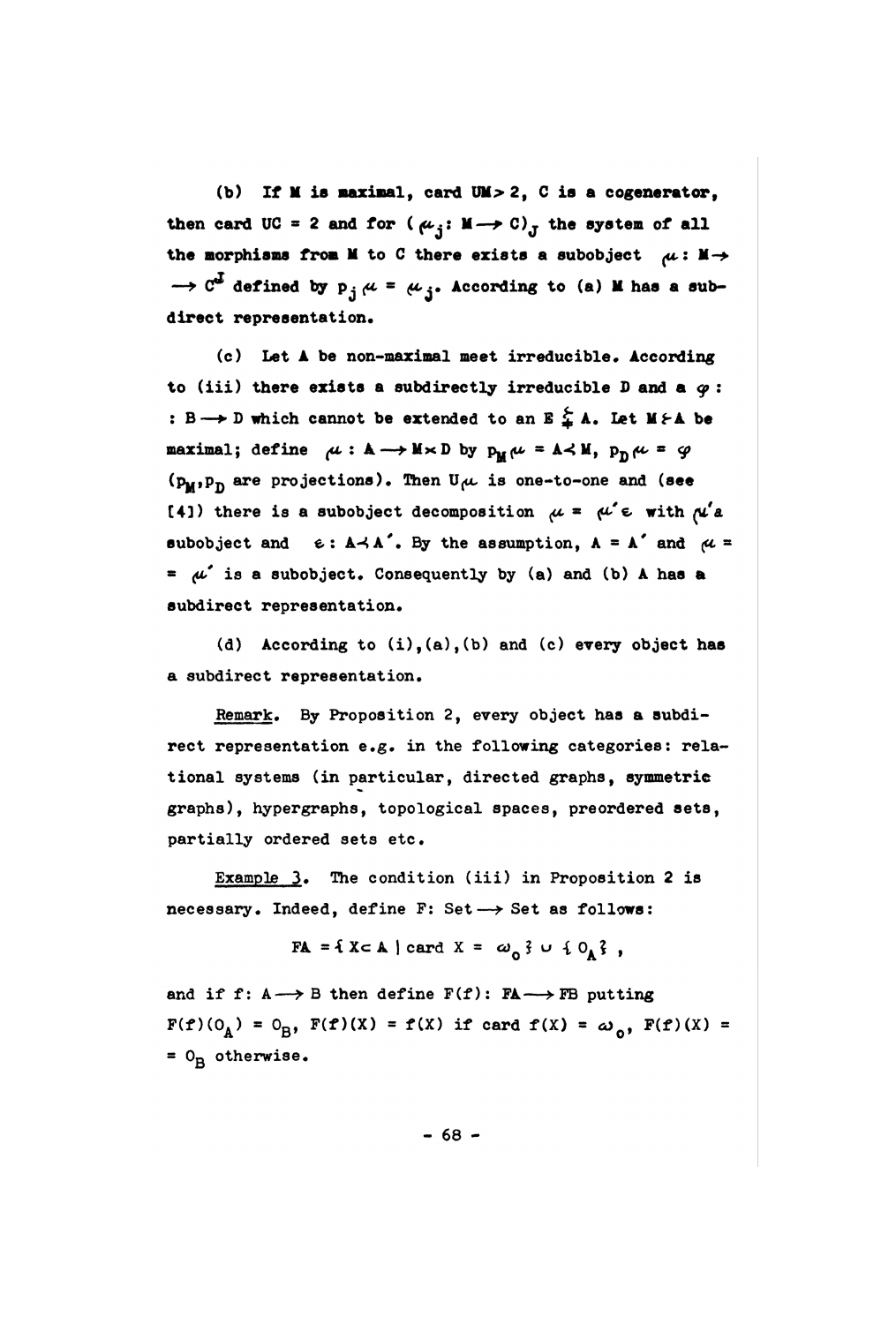**Then the category S(f) (whose objects ara couples**   $(A, r)$  with  $A$  a set and  $r \in \mathbb{P}A$  and whose norphisms  $(A, r) \rightarrow$  $\rightarrow$  (B.s) are mappings satisfying  $F(f)(r) \subset s$ ) has a twopoint cogenerator  $(2, P2)$ , satisfies (i) and (ii) and con**tains objects with no subdirect re**p**resentation.** 

P**roof. Que earn prove** (**see £6lf** 4**.4) that 3(F) has the following subdirectly irreducibless (Xf0) with**  card  $X \le 1$ *,* (X,FX) with card  $X \le 2$  and (X,FX \{Y}) with **HEFX, card**  $(X \setminus Y) \leq 1$ **. An object**  $(X, FX \setminus \{0_\gamma\})$  **with an infinite I has no subdirect re**p**resentation** (**see** 1**6**1**, 7.2).** 

**On t**h**e other** h**an**d**, any object ia either maximal -i.e. (X,FX**)**, or it has a representation with meet irreducibles** 

 $(X, r) = \bigwedge_{u \in \mathbb{R}^n \setminus u} (X, FX \setminus \{u\})$ ;

 $(X, r) \prec (X, FX)$  for every X. Thus, the conditions (i) and (ii) **hold (while (iii) doea not).** 

**Reference s :** 

- [1] G. BIRKHOFF: Lattice Theory, AMS Colloquium Publ., vol. 25, Providence, R.I., 1967.
- **121 Z. HEDRLiN and A. P**U**LTR: On eategorieai embe**dd**ings of topological structures into algebraic. Comment• Math. Univ. Carolinae 7(1966), 377-400.**
- **C**3**] S. MacLANE: Categories for the Working Mat**h**ematician, Graduate Texts in Mathematics, Vol. 5, Springer-ferlag, Berlin-Heidelberg-Hew fork, 1971.**
- [4] A. PULTR and J. VINAREK: Productive classes and sub**direct irredueibility, in particular for graphsf to appear in Discr. Math.**
- **15] 0\* SA**B**IDUSS**I**: Subdirect representations of gra**p**hs,**  Publ. of the Centre de Recherches Mathémati-